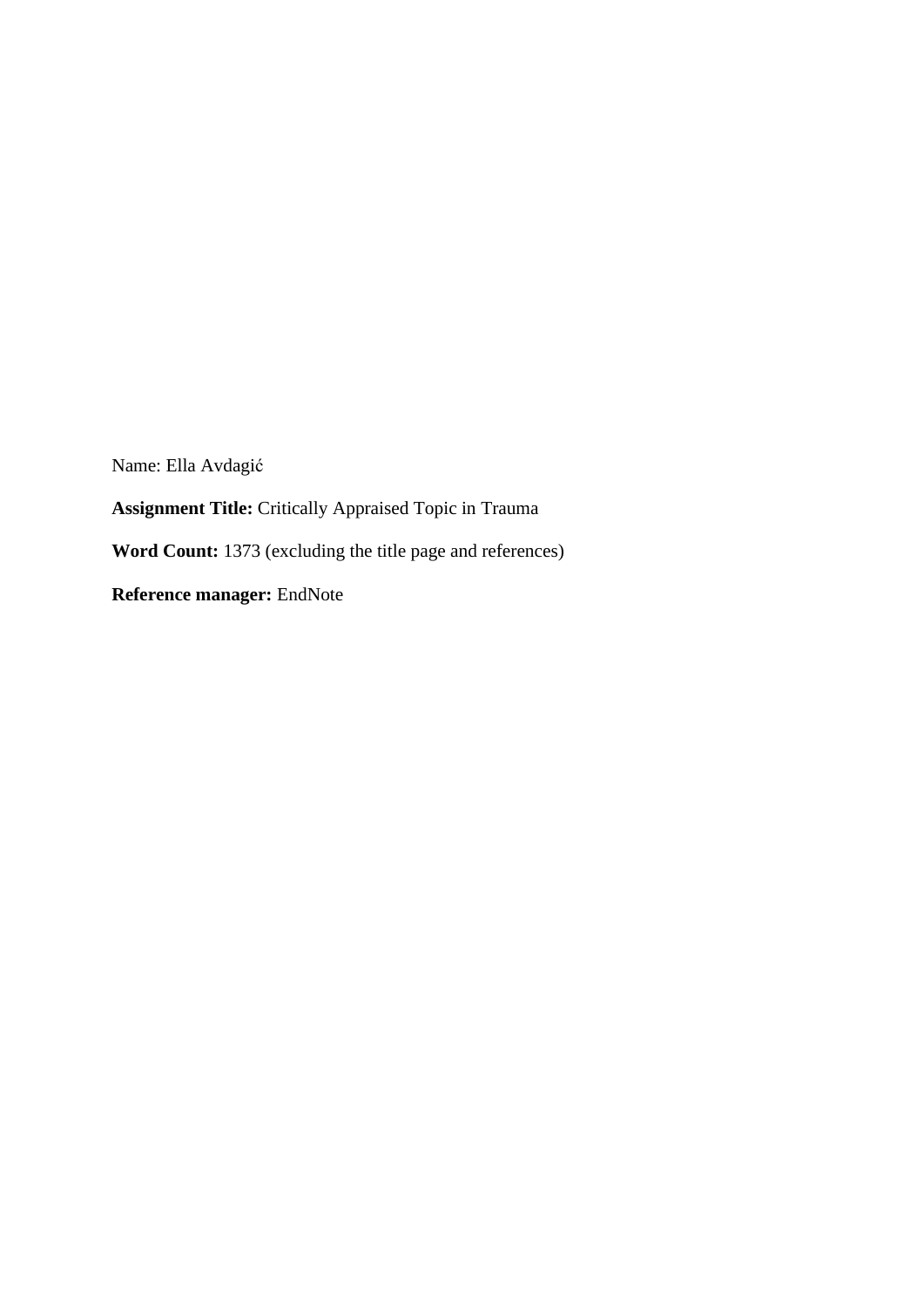**Title:** Trauma Team Training is Effective in Reducing Mortality and Morbidity

#### **Clinical Scenario:**

Paramedics are called to a motor vehicle accident involving several patients with multiple trauma injuries. Is it possible that patients' morbidity and mortality would be more effectively reduced if the initial patient care was provided by a paramedic team with prior trauma team training compared to a paramedic team who did not take part in trauma team training?

#### **PICO (Population-Intervention-Comparison-Outcome) Question**

In prehospital trauma patients, is trauma team training effective in reducing mortality and morbidity in trauma patients?

## **Search Strategy**

(Trauma team training OR TTT) AND (paramedic\* OR prehospital OR pre-hospital OR out of hospital OR "out-of-hospital" OR ambulance\* OR "emergency medical services") AND (morbidity OR Mortality OR survival rate\*). The search was limit to (English language AND year=" $1<sup>st</sup>$  January 2015 –  $15<sup>th</sup>$  September 2021").

## **Search Outcomes**

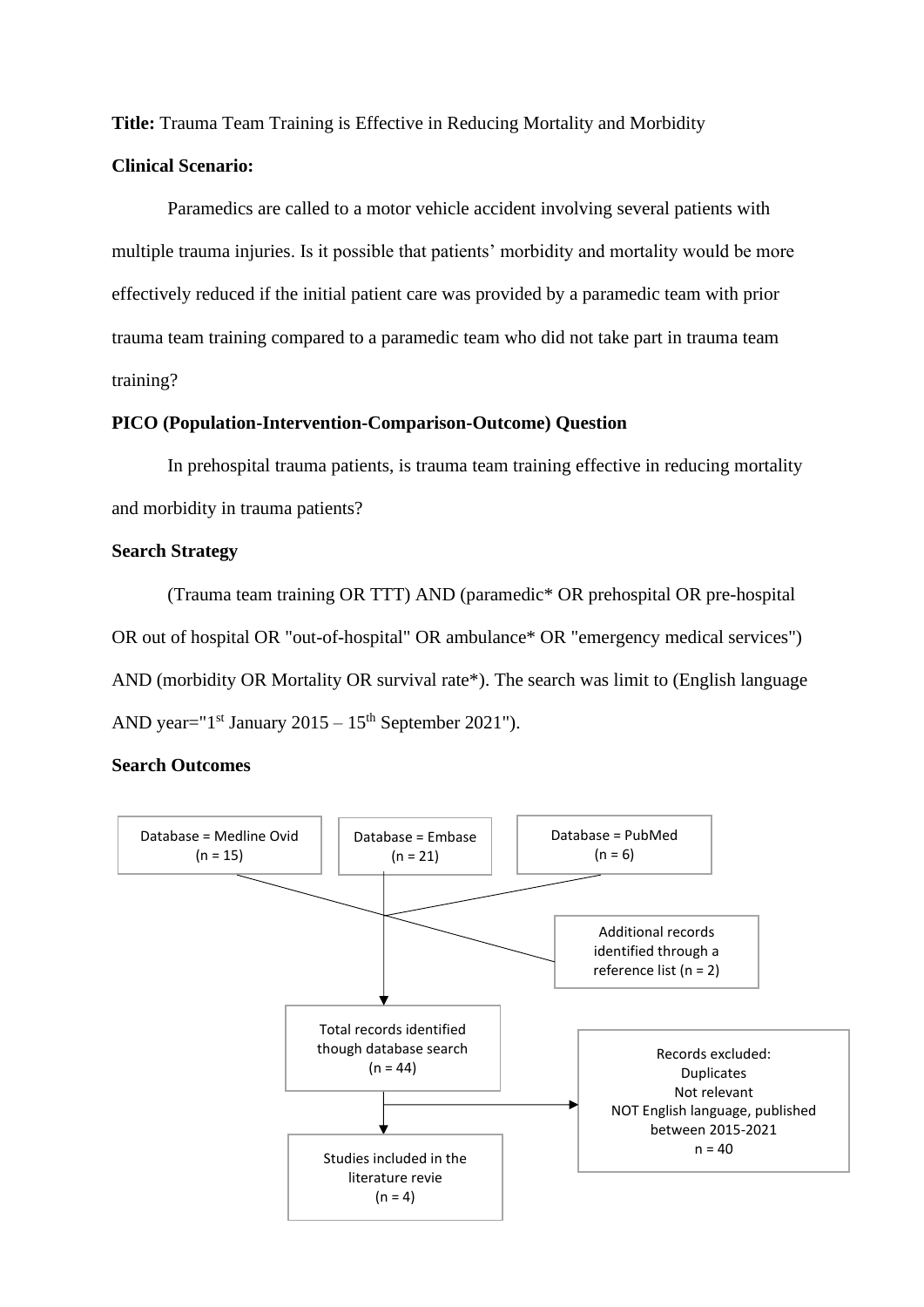# **Relevant studies**

| Author,<br>Year                           | <b>Study Design</b><br>and LOE                                     | <b>Sample</b><br><b>Characteristics</b>                                                                                                                                                                                                                                                                          | <b>Aims</b>                                                                                                                                                           | <b>Results</b>                                                                                                                                                                                                                                                                                                                                                                                                                                                                                                                                    | <b>Strengths and</b><br><b>Limitations</b>                                                                                                                                                                                                                                                                                                                                                                                    |
|-------------------------------------------|--------------------------------------------------------------------|------------------------------------------------------------------------------------------------------------------------------------------------------------------------------------------------------------------------------------------------------------------------------------------------------------------|-----------------------------------------------------------------------------------------------------------------------------------------------------------------------|---------------------------------------------------------------------------------------------------------------------------------------------------------------------------------------------------------------------------------------------------------------------------------------------------------------------------------------------------------------------------------------------------------------------------------------------------------------------------------------------------------------------------------------------------|-------------------------------------------------------------------------------------------------------------------------------------------------------------------------------------------------------------------------------------------------------------------------------------------------------------------------------------------------------------------------------------------------------------------------------|
| (Malekpour<br>et al., 2017)<br>(Murphy et | Retrospective<br>cohort study<br>LOE <sub>3</sub><br>Retrospective | 276 patients<br>from 3 non-<br>trauma facilities<br>(that participate<br>in the RTTDC<br>training) who<br>were referred to<br>a level I trauma<br>centre.<br>Referrals 2<br>years before the<br>RTDC $(n = 97)$<br>were compared<br>with referrals 2<br>years after the<br>course $(n =$<br>179).<br>2389 trauma | To<br>investigate<br>whether the<br><b>RTTDC</b><br>training<br>was<br>associated<br>with early<br>evaluation<br>and transfer<br>of trauma<br>patients.<br>To compare | Transfer<br>acceptance<br>time was<br>significantly<br>shorter after<br>the RTTDS<br>training.<br>Transfer time<br>was<br>significantly<br>reduced<br>following the<br><b>RTTDC</b><br>training.<br><b>Transfer time</b><br>was<br>significantly<br>higher for both<br>before and<br>after RTTDC<br>training for<br>patients<br>receiving<br>pretransfer<br>imaging.<br>Mortality was<br>nearly halved<br>after the<br><b>RTTDC</b><br>training<br>(reduced from<br>16.7% to<br>5.5%) but was<br>not statistically<br>significant.<br>There was a | $(+)$ Data form<br>the pre-hospital<br>setting was<br>included<br>$(+)$ Moderate<br>impact journal -<br>factor of 2.4<br>(-) Small sample<br>size<br>$(-)$ Non-<br>randomised<br>study so any<br>improvements<br>cannot be<br>directly<br>attributed to the<br>effects of the<br>training program<br>(-) Retrospective<br>study<br>(-) Single centre<br>study which<br>limits<br>generalisation of<br>results<br>$(+)$ Larger |
| al., 2018)                                | comparative<br>study<br>LOE <sub>3</sub>                           | patient records<br>were included in<br>the study $-1116$<br>in the pre-<br>intervention                                                                                                                                                                                                                          | health<br>service<br>delivery<br>and<br>outcomes                                                                                                                      | significant<br>reduction in<br>time to critical<br>operation from<br>2.63h in the                                                                                                                                                                                                                                                                                                                                                                                                                                                                 | sample size<br>$(+)$ Study was<br>conducted in<br>Australia                                                                                                                                                                                                                                                                                                                                                                   |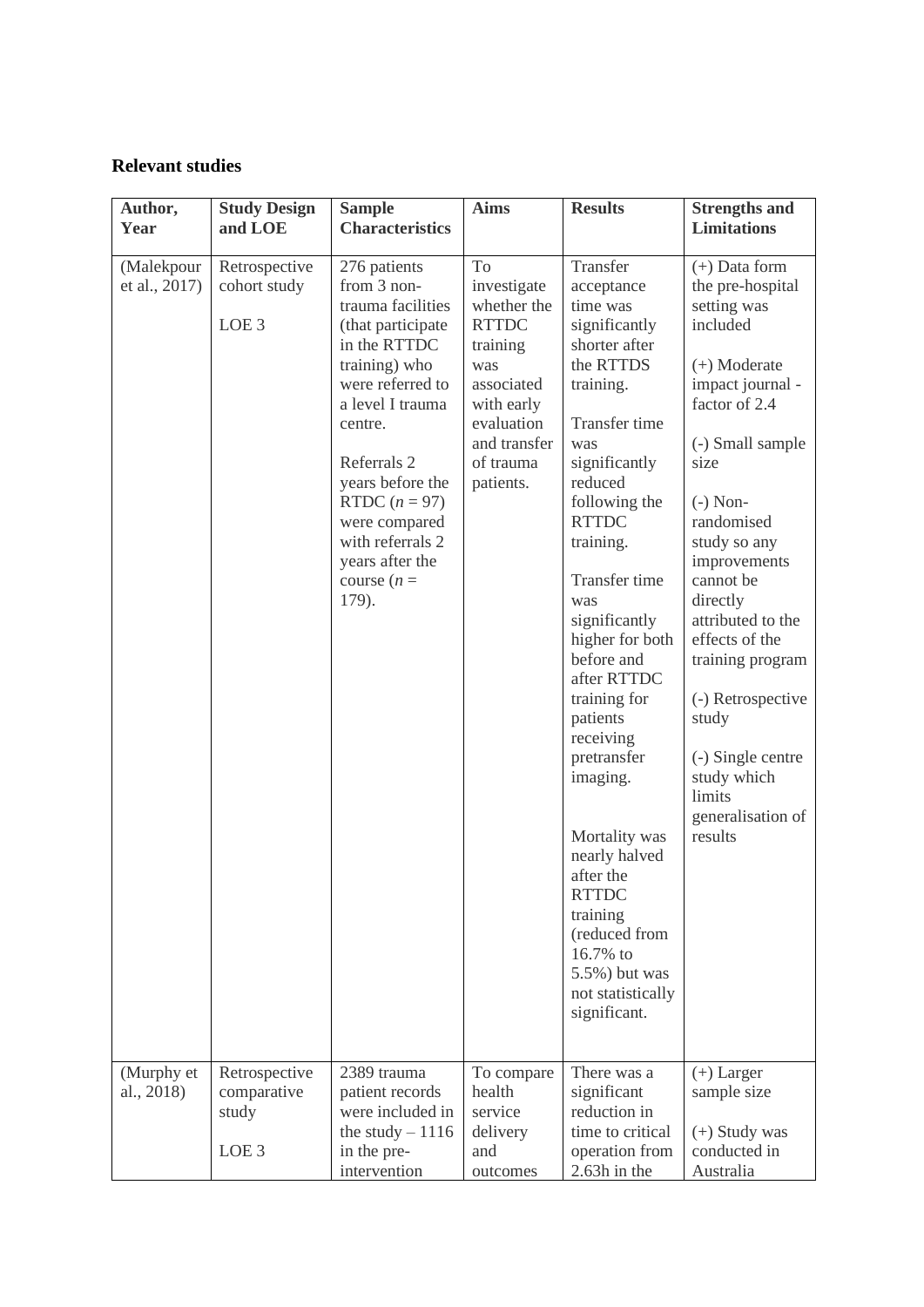|             |                  | group and 1273                      | for patients | pre-group to    |                                |
|-------------|------------------|-------------------------------------|--------------|-----------------|--------------------------------|
|             |                  | in the post                         | with severe  | $0.55h$ in the  | $(+)$ Moderate                 |
|             |                  | intervention                        | trauma in    | post-group.     | impact journal -               |
|             |                  | group.                              | the years    |                 | factor of 2.6                  |
|             |                  |                                     | before and   | The overall     |                                |
|             |                  | The groups were                     | after        | trauma patient  | $(+)$ No baseline              |
|             |                  | compared                            | implementa   | LOS in ED       | differences                    |
|             |                  | during two                          | tion of a    | increased.      | between the                    |
|             |                  | concurrent four-                    | simulation   |                 | groups prior to                |
|             |                  | year period -                       | based        | There was no    | arrival to ED                  |
|             |                  | before and after                    | multidiscipl | reduction in    |                                |
|             |                  | implementation                      | inary        | mortality.      | (-) Not specific               |
|             |                  | of a simulation                     | trauma       |                 | to pre-hospital                |
|             |                  | based                               | team         |                 | setting                        |
|             |                  | multidisciplinar                    | training     |                 |                                |
|             |                  | y trauma team                       | program.     |                 | $(-)$ Not a                    |
|             |                  | training at Level<br>1 Adult Trauma |              |                 | randomised<br>controlled trial |
|             |                  | Centre.                             |              |                 | so any                         |
|             |                  |                                     |              |                 | improvements                   |
|             |                  |                                     |              |                 | cannot be                      |
|             |                  |                                     |              |                 | directly                       |
|             |                  |                                     |              |                 | attributed to the              |
|             |                  |                                     |              |                 | effects of the                 |
|             |                  |                                     |              |                 | training program               |
|             |                  |                                     |              |                 |                                |
|             |                  |                                     |              |                 | (-) Missing data               |
|             |                  |                                     |              |                 | entry making it                |
|             |                  |                                     |              |                 | difficult to                   |
|             |                  |                                     |              |                 | determine<br>whether           |
|             |                  |                                     |              |                 | unpopulated                    |
|             |                  |                                     |              |                 | fields presented               |
|             |                  |                                     |              |                 | the absence of                 |
|             |                  |                                     |              |                 | an event or                    |
|             |                  |                                     |              |                 | missing data                   |
|             |                  |                                     |              |                 |                                |
|             |                  |                                     |              |                 | (-) Single centre              |
|             |                  |                                     |              |                 | study which                    |
|             |                  |                                     |              |                 | limits                         |
|             |                  |                                     |              |                 | generalisation of              |
|             |                  |                                     |              |                 | results                        |
|             |                  |                                     |              |                 |                                |
|             |                  |                                     |              |                 | $(+)$ Use of                   |
|             |                  |                                     |              |                 | multidisciplinar<br>y team     |
| (Petroze et | Prospective      | 798 patients in                     | To           | Overall         | $(+)$ No                       |
| al., 2015)  | comparative      | the pre-                            | investigate  | mortality of    | significant                    |
|             | study            | education period                    | the effects  | injured         | baseline                       |
|             |                  | and 575 patients                    | of planned   | patients        | differences                    |
|             | LOE <sub>3</sub> | in the post-                        | trauma and   | decreased after | between patients               |
|             |                  | education period                    | resuscitatio | the training    | in the pre-                    |
|             |                  | were included.                      | n education  | implementatio   | intervention and               |
|             |                  |                                     | on patient   | n (but did not  | post-                          |
|             |                  |                                     | outcomes     | reach           |                                |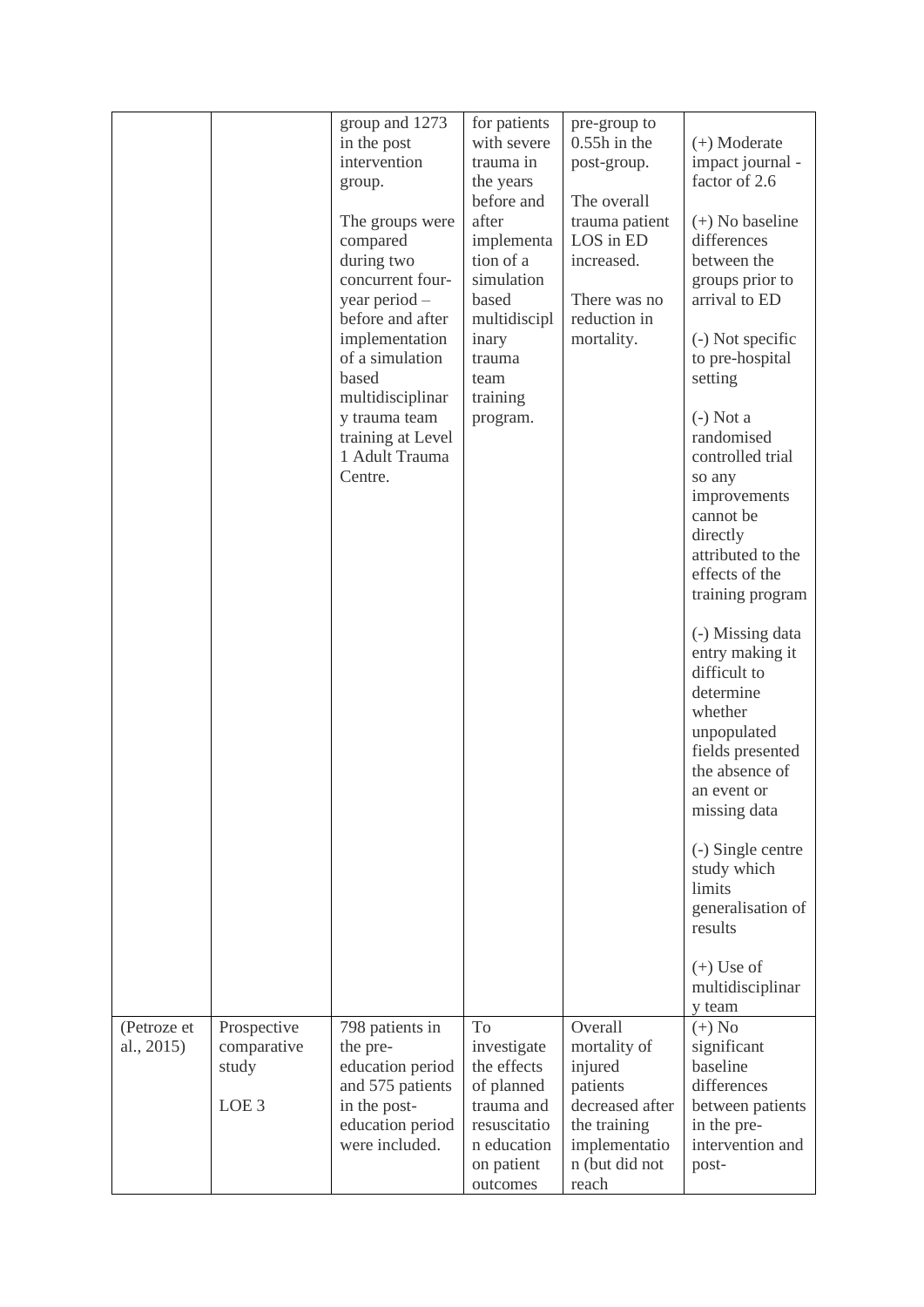|            |                  | Trauma registry                 | and                   | statistical                     | intervention                    |
|------------|------------------|---------------------------------|-----------------------|---------------------------------|---------------------------------|
|            |                  | data collected                  | resource              | significance).                  | group                           |
|            |                  | over a 6-month                  | utilisation.          |                                 |                                 |
|            |                  | period prior to                 |                       | Patients with                   | $(+)$ Moderate                  |
|            |                  | the Trauma                      |                       | an initial GCS                  | impact journal -                |
|            |                  | <b>Team Training</b>            |                       | of 3 to 8 had                   | factor of 3.3                   |
|            |                  | course was                      |                       | the highest                     |                                 |
|            |                  | compared to<br>data collected   |                       | injury-related<br>mortality,    | (-) Not specific                |
|            |                  | during a 6-                     |                       | which                           | to the pre-<br>hospital setting |
|            |                  | month period                    |                       | significantly                   |                                 |
|            |                  | after the                       |                       | decreased                       | $(-)$ Study                     |
|            |                  | training.                       |                       | from 58.5% to                   | conducted in                    |
|            |                  |                                 |                       | 37.1%.                          | Rwanda so                       |
|            |                  |                                 |                       |                                 | possible limited                |
|            |                  |                                 |                       | No statistically                | generalisation of               |
|            |                  |                                 |                       | significant                     | results to                      |
|            |                  |                                 |                       | changes were                    | Australia                       |
|            |                  |                                 |                       | found for the                   |                                 |
|            |                  |                                 |                       | rates of early                  | $(-)$ No                        |
|            |                  |                                 |                       | intubation,                     | randomisation                   |
|            |                  |                                 |                       | cervical collar<br>use, imaging | of records                      |
|            |                  |                                 |                       | studies, or                     | (-) Single centre               |
|            |                  |                                 |                       | transfusion.                    | study which                     |
|            |                  |                                 |                       |                                 | limits                          |
|            |                  |                                 |                       | Patients with                   | generalisation of               |
|            |                  |                                 |                       | initial GCS of                  | results                         |
|            |                  |                                 |                       | $3$ to $5$ in the               |                                 |
|            |                  |                                 |                       | post-training                   | $(-)$ Data                      |
|            |                  |                                 |                       | period had                      | limitations                     |
|            |                  |                                 |                       | higher                          | related to data                 |
|            |                  |                                 |                       | utilisation of<br>head CT scans | registry, staff<br>turnover and |
|            |                  |                                 |                       | and chest X-                    | resource                        |
|            |                  |                                 |                       | rays.                           | limitations for                 |
|            |                  |                                 |                       |                                 | healthcare                      |
|            |                  |                                 |                       |                                 | providers                       |
|            |                  |                                 |                       |                                 |                                 |
| (Dennis et | Pre to post      | 253 patients                    | To                    | The RTTDC                       | $(+)$ Moderate                  |
| al., 2016) | therapeutic      | were included in                | investigate           | group recorded                  | impact journal -                |
|            | care             | the study $-130$                | the effect            | a significant                   | factor of 3.4                   |
|            | management       | in the RTTDC                    | of RTTDC              | reduction of                    |                                 |
|            | study            | group and 123<br>in the control | training on<br>trauma | 61 minutes in                   | $(+)$ No<br>differences on      |
|            | LOE <sub>3</sub> |                                 | patients.             | referring<br>hospitals          | most baseline                   |
|            |                  | group.                          |                       | compared to                     | data                            |
|            |                  |                                 |                       | the control                     |                                 |
|            |                  |                                 |                       | group.                          | (-) Not specific                |
|            |                  |                                 |                       |                                 | to the pre-                     |
|            |                  |                                 |                       | The RTTDC                       | hospital setting                |
|            |                  |                                 |                       | group                           |                                 |
|            |                  |                                 |                       | demonstrated a                  | (-) Small sample                |
|            |                  |                                 |                       | significant                     | size                            |
|            |                  |                                 |                       | reduction of                    |                                 |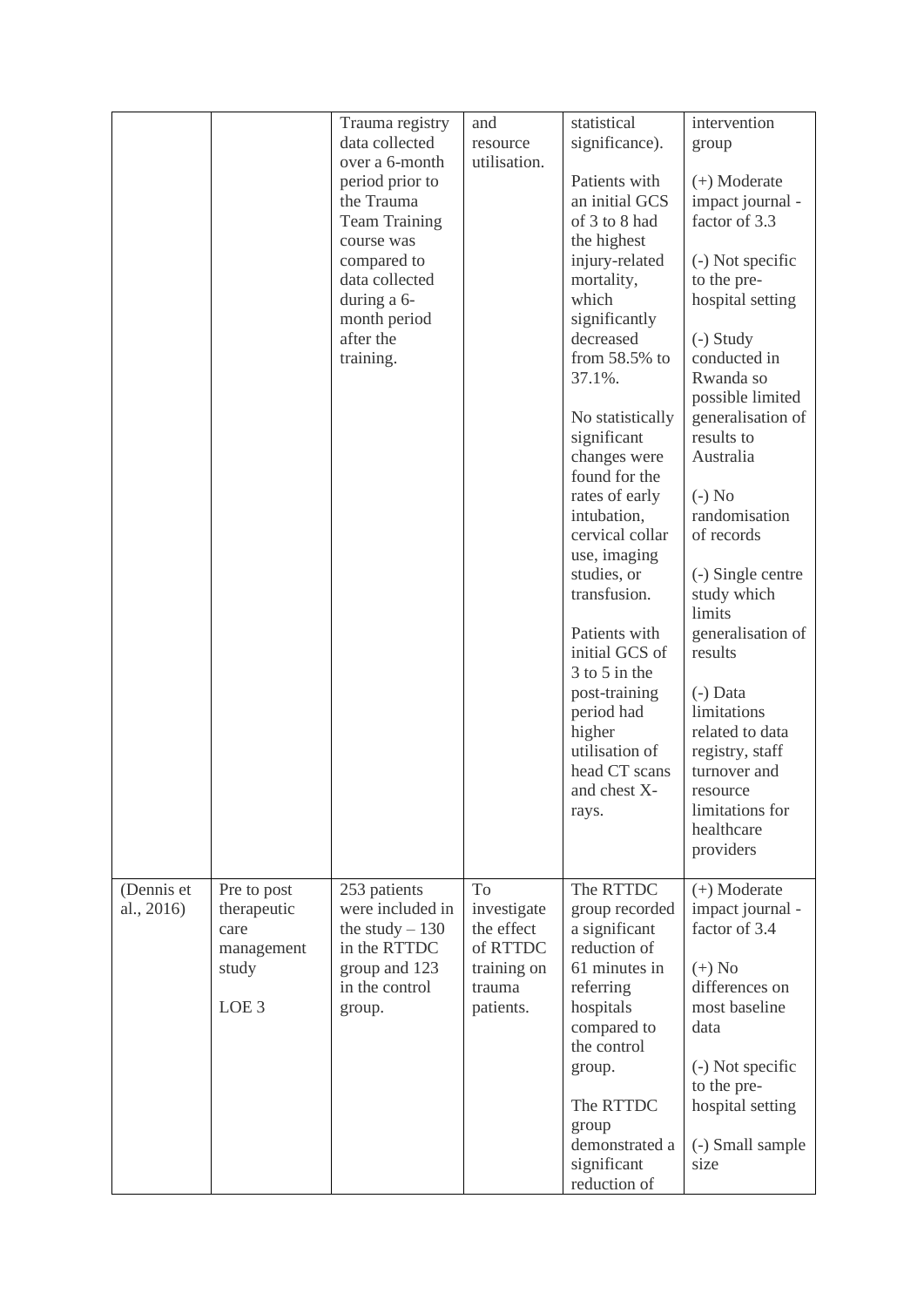|  | 41 minutes in<br>time to call for<br>transfer<br>compared to<br>the control<br>group.                   | (-) Baseline<br>differences on<br>the injury<br>severity score<br>between the<br>groups                                                                                                                                                                                                                                 |
|--|---------------------------------------------------------------------------------------------------------|-------------------------------------------------------------------------------------------------------------------------------------------------------------------------------------------------------------------------------------------------------------------------------------------------------------------------|
|  | There were no<br>differences in<br>mortality<br>between the<br>RTTDC group<br>and the control<br>group. | $(-)$ The<br>retrospective<br>nature of the<br>study<br>(-) Selection of<br><b>RTTDC</b> centres<br>was not<br>randomised<br>$(-)$ Not all<br>providers took<br>part in the<br><b>RTTDCs</b><br>training so there<br>is a likelihood<br>that some<br>providers taking<br>care of patients<br>did not attend<br>the RTDC |

Abbreviations: LOE – Level of Evidence; RTTDC – the Rural Trauma Team Development Course.; LOS – the Length of Stay; ED – Emergency Department; GCS – Glasgow Coma Score.

#### **Relevance and Rationale of the Question**

Literature has emphasised the critical importance of the emergency response stage to trauma patients since this is the time-period when many preventable complications in trauma care patients can be reduced (Murphy et al., 2018). Effective early care of trauma patients is essential to reduce mortality and morbidity resulting from injuries (Petroze et al., 2015). Trauma team training leading to collaborative and efficient response to trauma injuries and patient management may then subsequently lead to greater outcomes, both in reducing morbidity and mortality, of trauma patients (Murphy et al., 2018).

#### **Comments**

There were limited studies available that investigated the impact of the trauma team training on patient morbidity and mortality in the pre-hospital setting. Data on the effects of team trauma training on patient morbidity and mortality was predominantly collected from hospitals. Only one study (Malekpour et al., 2017) included data from the pre-hospital setting. In this study the trauma team training was associated with significant reductions in transfer acceptance time and overall transfer time. While patient mortality was reduced by almost 50%, this reduction did not reach statistical significance. Further, most of the evidence for this topic came from retrospective studies. No studies utilising randomised controlled trials were available on this topic.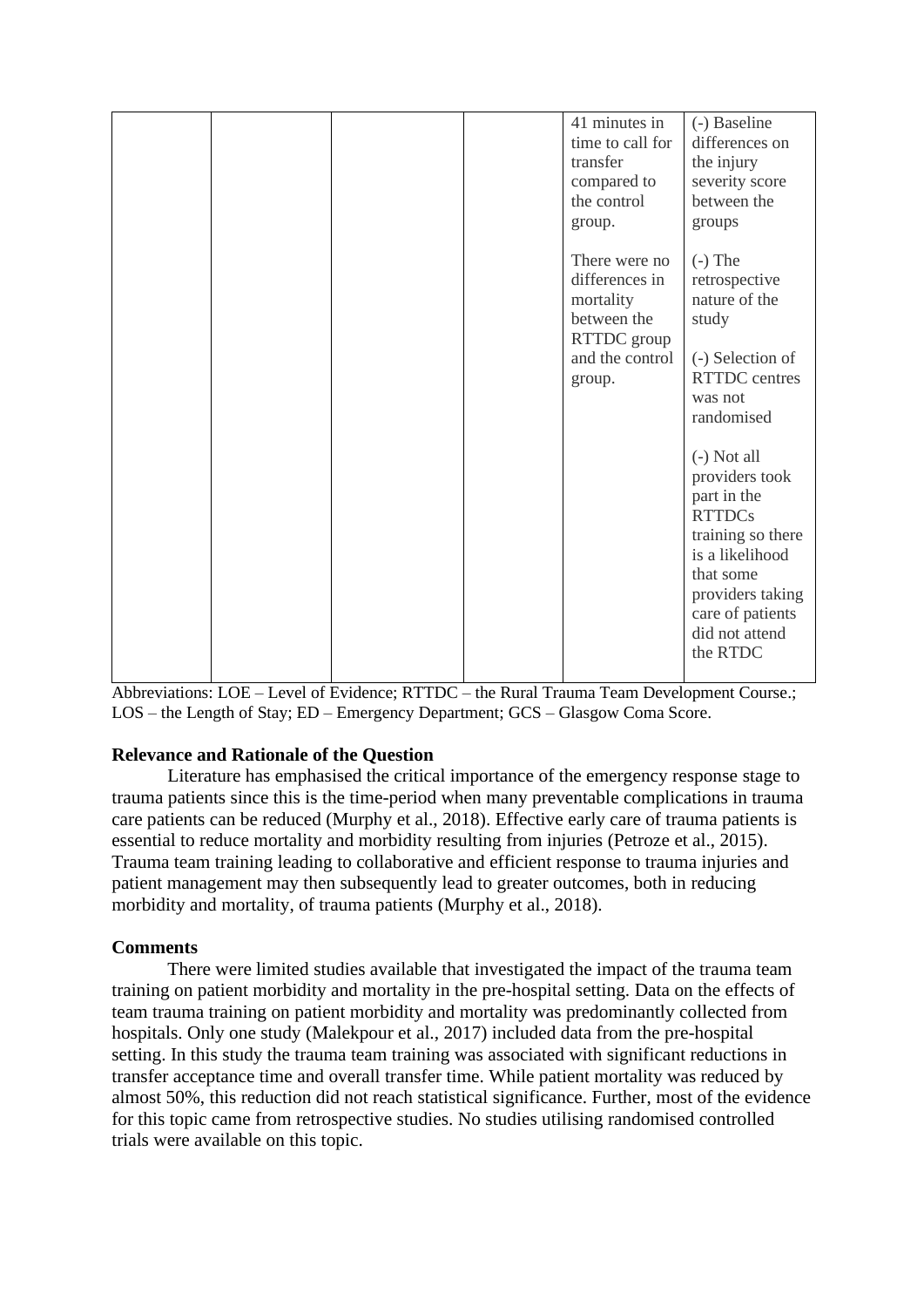#### **Consider**

Based on the reviewed articles, limited conclusions can be made about the impact of trauma team training on patient mortality and morbidity in the pre-hospital setting. There is still a considerable lack of knowledge about whether and to what extent trauma team training affects trauma patient outcomes. Thus, it is important to conduct further research in the prehospital setting to determine whether trauma team training is effective in reducing mortality and morbidity in trauma patients.

#### **Clinical bottom line**

In the pre-hospital setting, trauma team training leads to reduced acceptance and transfer time for trauma patients. Trauma team training may play a role in reducing mortality and morbidity of trauma patients. However, not enough evidence is present to make any firm conclusion of the effect of trauma treatment training on trauma patients in the pre-hospital setting. Thus, due to the very limited evidence available in relation to the pre-hospital environment, further research is essential to answer this question.